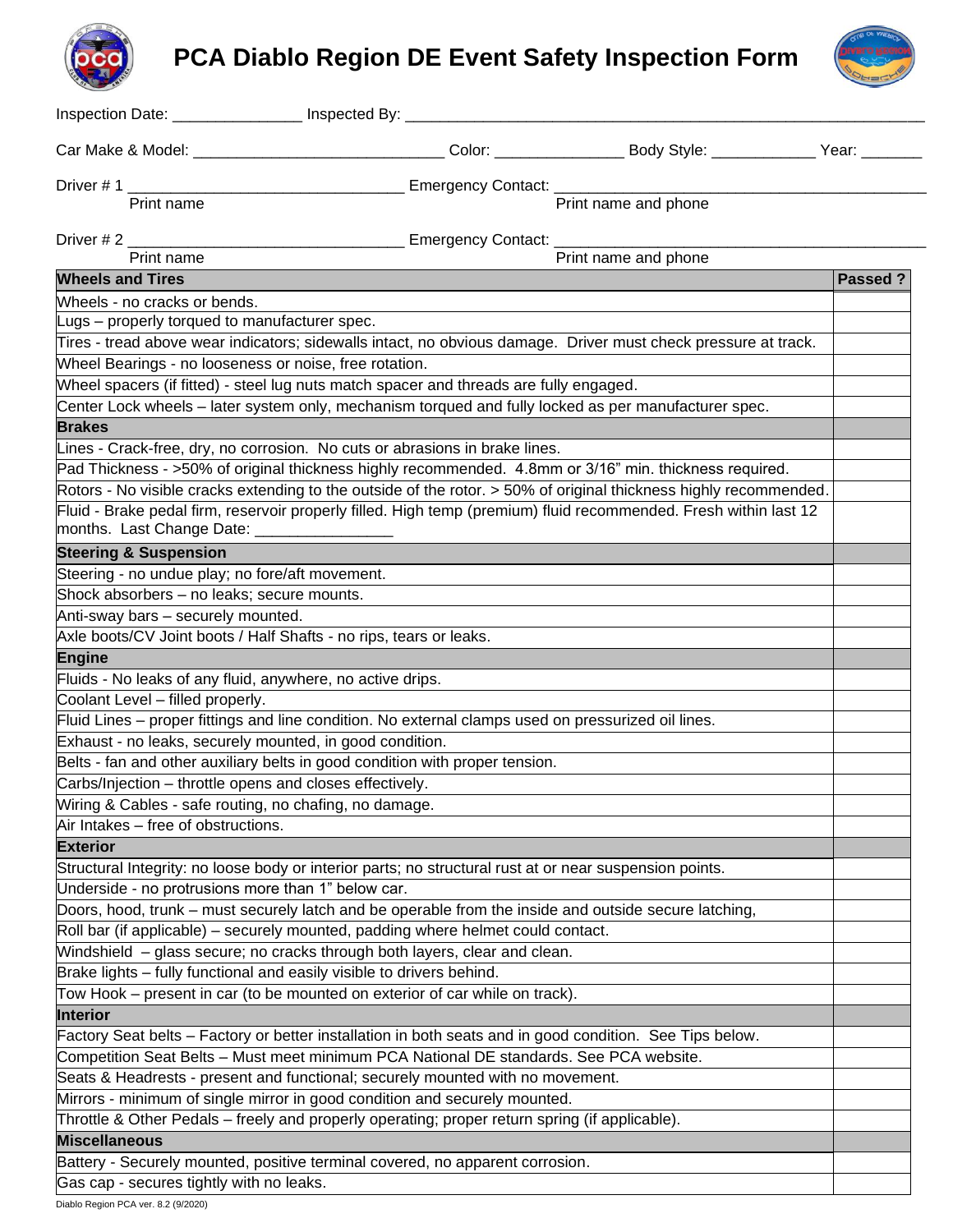



#### **ECH CHECKLIST ITEMS (for Diablo PCA Grid Tech team use only)**

The Driver(s) of the Car must confirm each of items listed below during the Grid Tech:

| Car Empty _____ Letter/numbers _____ Brake lights _____ Firm brake pedal ____                                                                                                                                                   |  |  |  |  |
|---------------------------------------------------------------------------------------------------------------------------------------------------------------------------------------------------------------------------------|--|--|--|--|
| Gas Cap & Battery Secure _____ Tow Hook Mounted _____ Cabrio Soft Top Up ____ Sunroof Closed ____                                                                                                                               |  |  |  |  |
| <b>Wheels/Tires</b> Above wear indicators _____ Driver states tire pressures are appropriate and checked ____                                                                                                                   |  |  |  |  |
| Driver states that lugs/center locks are torqued to factory specs ____ Lug Nut/Center Lock Key available in car ____                                                                                                            |  |  |  |  |
| <b>Helmet</b> Good Condition / No Visible Cracks / Chin Strap OK _____ SA 2010 _____ SA 2015 ____ Other* _________<br>* FIA8860-2004, 2010, or its successor, SFI 31.1, or BS6658-85 type A/FR certification is also acceptable |  |  |  |  |
| Head & Neck Restraint System (required if car has harnesses) ______                                                                                                                                                             |  |  |  |  |
| Driver(s) Long pants and sleeves recommended (all natural fibers required) _____ Closed toed shoes required ____                                                                                                                |  |  |  |  |
| Driver(s) has/have current Driver's License(s) _____                                                                                                                                                                            |  |  |  |  |

#### THE UNDERSIGNED CERTIFY, ACKNOWLEDGE AND AGREE AS FOLLOWS:

- 1. I certify and agree that I am submitting this Safety Inspection Form to the Diablo Region of the Porsche Club of America in connection with the above-noted High Performance Driver Education Event as evidence of, and to confirm that, an inspection of the car identified above ("the Car") was performed by a qualified person or shop within 30 days prior to the Event ("the Inspection"), that this Safety Inspection Form correctly and accurately shows the condition of the Car on the date of the Inspection, and that there have been no changes to the condition of the Car since the date of the Inspection that would affect the safety or track-worthiness of the Car.
- 2. I understand that I will not be allowed to participate in the Event if the Car, my helmet or I do not pass Grid Tech (see Grid Tech Checklist items listed above).
- 3. I understand and agree that the Grid Tech is conducted in reliance on the accuracy and completeness of the Safety Inspection Form, and in reliance on my confirmations and representations made to the persons conducting the Grid Tech regarding each of the Grid Tech Checklist items listed above.
- 4. I further understand and agree that the Grid Tech was performed solely for the purpose of confirming that the Car was inspected by a qualified person or shop within 30 days prior to the Event who determined that the Car meets minimum standards of preparation for participating in the Event and to confirm the Grid Tech Checklist items listed above on the day of the Event, and that no warranties or guarantees of any kind are implied or expressed as a result of passing the Grid Tech.
- 5. I certify that the Car is safe to run on the track. I acknowledge and agree that the safe condition and operation of the Car is entirely my responsibility, including without limitation any changes to the condition and operation of the Car since the Inspection or the Grid Tech or during the Event. Further, I assume any and all responsibility, liability and risks for any and all problems, malfunctions, breakage or damage that may occur in connection with the condition, performance or operation of the Car prior to, during and subsequent to the Event.
- 6. I agree to indemnify, defend and hold harmless the Diablo Region of the Porsche Club of America and the Porsche Club of America and its Zones and Regions, and their officers, directors, members, volunteers, DE team members, Grid Tech team members, instructors, agents and representatives, and the participants in the Event, and each of them, from and against any and all damage, liability, claims or demands arising directly or indirectly from or relating to any incorrect and/or inaccurate statements or omissions in the Inspection and/or this Safety Inspection Form, in or by the Grid Tech, and/or regarding the condition of the Car, and I expressly assume any and all risks and liability therefore, to the fullest extent permissible by law.

| Driver # 1 |                   |                                                                                       | Date |
|------------|-------------------|---------------------------------------------------------------------------------------|------|
|            | <b>Print Name</b> | Signature                                                                             |      |
| Driver # 2 |                   |                                                                                       | Date |
|            | <b>Print Name</b> | Signature                                                                             |      |
|            |                   | THIS FORM, WHEN COMPLETED AND SIGNED, MUST BE TURNED IN TO THE REGISTRAR AT THE EVENT |      |